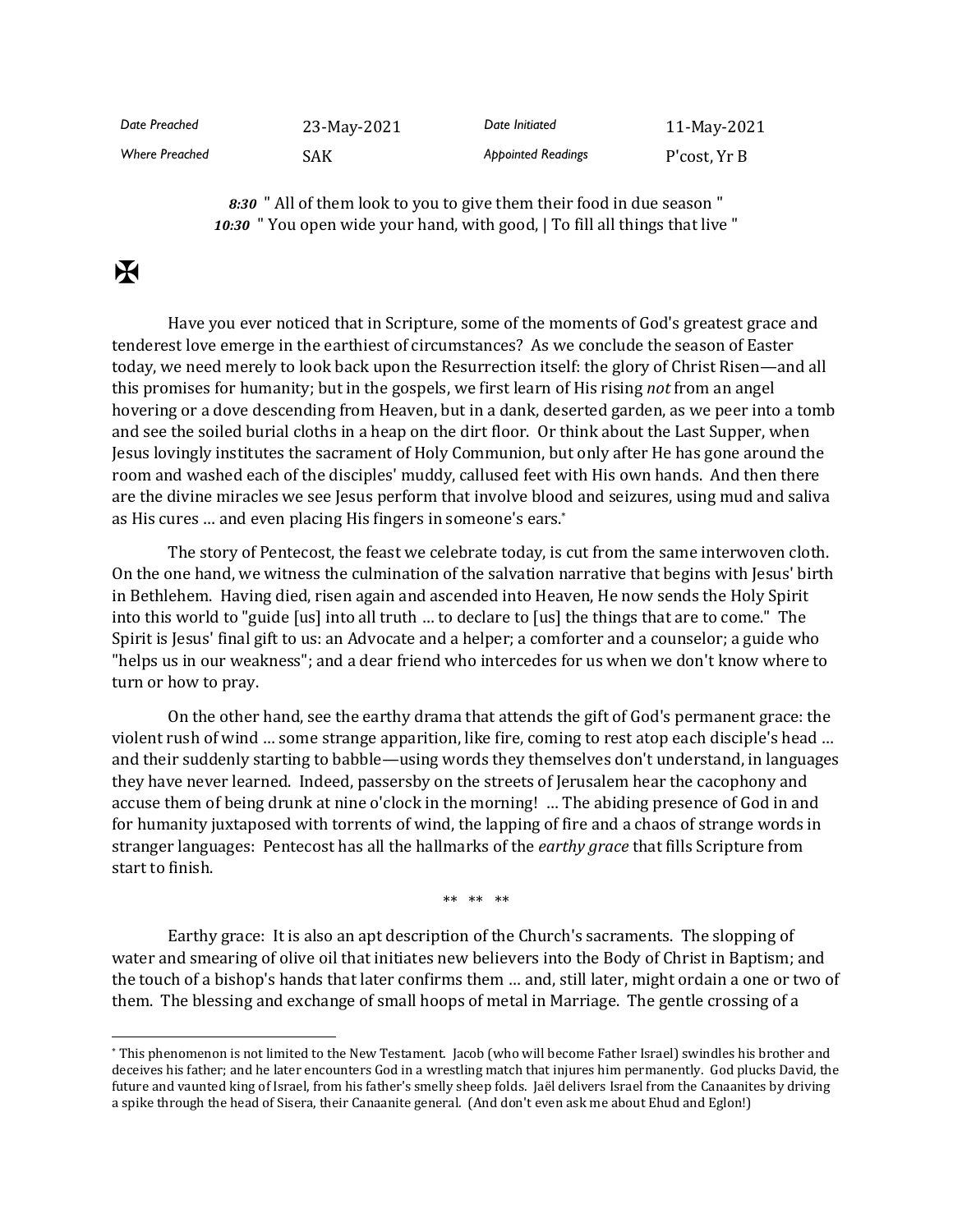forehead as Unction<sup>†</sup> is given to the sick or the dying. All of these sacraments are, we profess, "outward and visible signs of an inward and spiritual grace, given by Christ" (*BCP,* p 857), and all are embodied in simple, everyday materials and gestures: water, oil, metal; the touch of a hand or a finger. Most of the time, such common things barely register with us. But when their use is set apart and joined to our *faith,* they become, for us, the very presence and activity and love of Christ, again and again.

And perhaps the greatest juxtaposition of the common and the everyday with the holy and divine occurs in the Holy Eucharist. As valuable as we know them to be, when we strip away all the trappings—discard the exotic clothing that descends from the imperial court of Rome; cut through the elaborate prayers that have accreted over time; silence, for a moment, the centuries of music that enrich our worship—when we suspend all of that … we are left, again, with *earthy grace:* a humble feast … of Godly proportions. The Eucharist *begins* with a feast of words: Lines of ancient Scripture are read in halting, humble voices, and then a preacher struggles to make some human sense of the divine absurdity that is God's love and care for us. And the Eucharist *ends* with a feast of service: We are dismissed into the world, to feed its citizens the love, charity and mercy of Christ we carry with us.

And right there [ **>> altar**] … right in between word and service … we feast—literally—at the simplest and grandest banquet in all of creation. The fundamental foodstuff of the western world … some ground-up grain, a slug of water and maybe a pinch of salt … becomes, for us, the *Body* of Christ: the Body we can touch and smell and chew and swallow, as *our* bodies consume God's grace once again and re-connect with the peace and the strength and gentleness of Jesus. The most common beverage in the Ancient Near East … a brew of grapes, sugar, yeast and water … becomes, for us, the *Blood* of Christ: the Blood that fills our bodies with His presence and refreshes our parched souls. In a morsel of bread and a sip of wine—a mere taste of the earthiest elements of human existence—we experience the full infinitude and amplitude of God's grace. And having consumed earthy grace, we *become* earthy grace,‡ so that we, in turn, may engrace a starved world so desperately in need of God's touch … of Jesus' love.

\*\* \*\* \*\*

We have been away from this table a very long time indeed. God willing, those of us who are able to return now will not be absent from it again. And we wait, with longing and loving hearts, for the return of those who cannot yet be with us. During our 'great hiatus' we have, most surely, been fed, week in and week out: We have received Christ's full grace at every spiritual communion. But we are *earthy* creatures. Before we can read, we touch. Before we learn to talk, we taste. Our bodies learn God's love, physically and materially … and thus, we *crave* when we can't hold or smell or taste that love.

† Technically, *The Book of Common Prayer* calls this "Ministration to the Sick" / "Ministration at the Time of Death."

‡ *See,* from Augustine:

*V.* Behold what you are.

*R.* May we become what we receive.